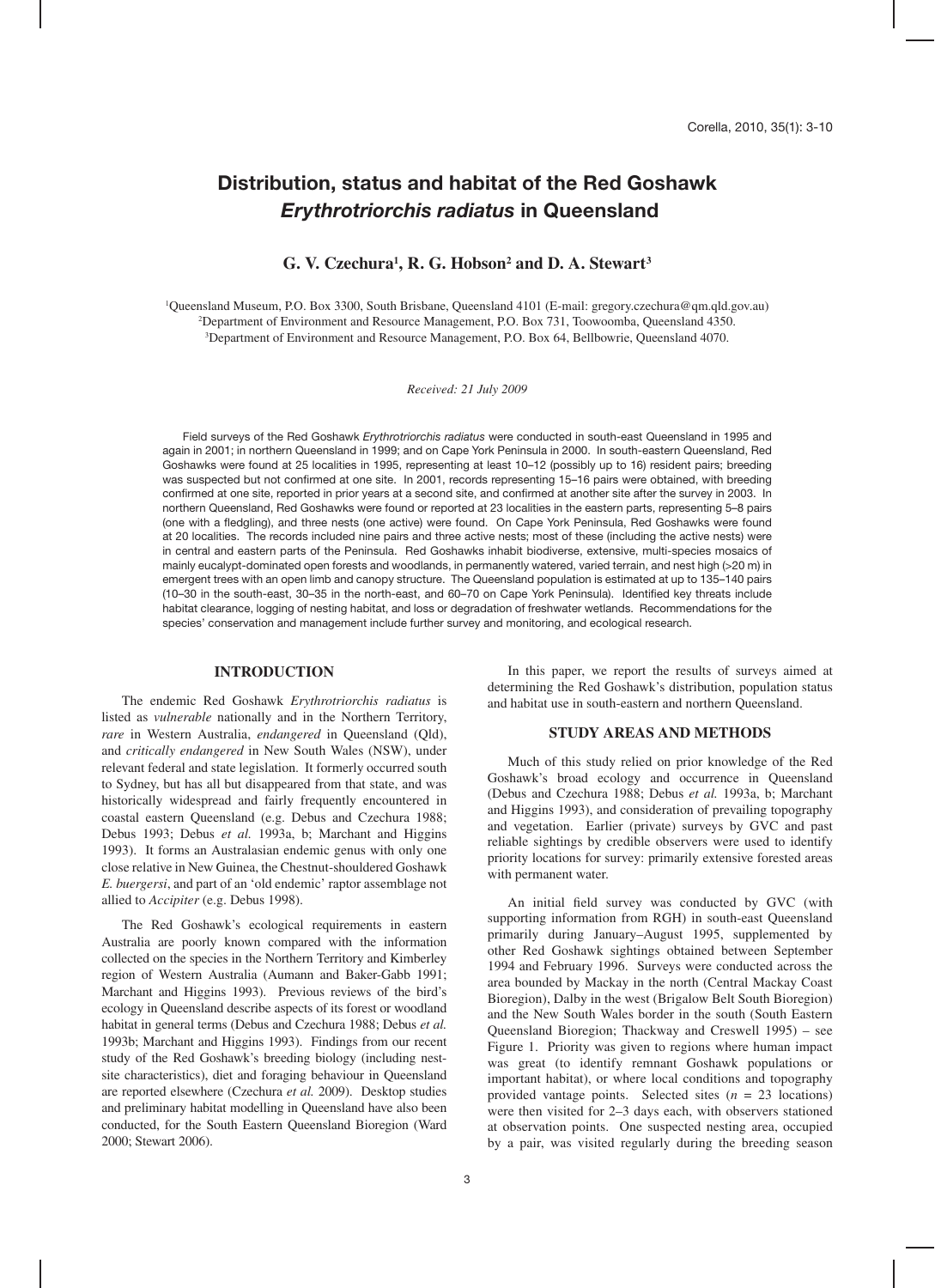

**Figure 1.** *Red Goshawk records in Queensland, incorporating the survey results of this study. Source: Qld DERM Red Goshawk conservation management profile (prepared by S. Ryan, 2006) overlain on the Bioregional Map of Queensland V0001 (courtesy of Qld DERM).*

(September 1995–February 1996). Selected volunteer observers were also recruited to the project, for their additional sightings during the survey period.

The field sites surveyed in south-east Queensland in 1995 were re-surveyed in 2001, with the exception that the region was re-defined as the South Eastern Queensland Bioregion. Hence, some of the most northern and inland locations in the 1995 survey (Central Mackay Coast and Brigalow Belt bioregions) were excluded. Field surveys for Red Goshawks (Border Ranges north to Gladstone and Carnarvon Gorge, inland to the Great Dividing Range) were conducted in 2001 via: (i) a search by RGH in February–June  $(n = 14 \text{ sites})$ , and (ii) a volunteer-based survey co-ordinated by DAS ( $n =$ 12 locations, 124 volunteer-days). Volunteers either stayed at vantage points, scanning for Red Goshawks, or drove along roads and tracks through suitable habitat, for at least one day per month through the year, and the survey effort included nest searches in likely habitat ( $n = 24$  volunteer-days). A desktop analysis of Red Goshawk records in the bioregion was also conducted by DAS, using the Queensland Wildnet (fauna atlas) database, the results of the 1995 survey, and records from the 2001 survey. After vetting the records, all reliable historical and recent records were mapped (Figure 1).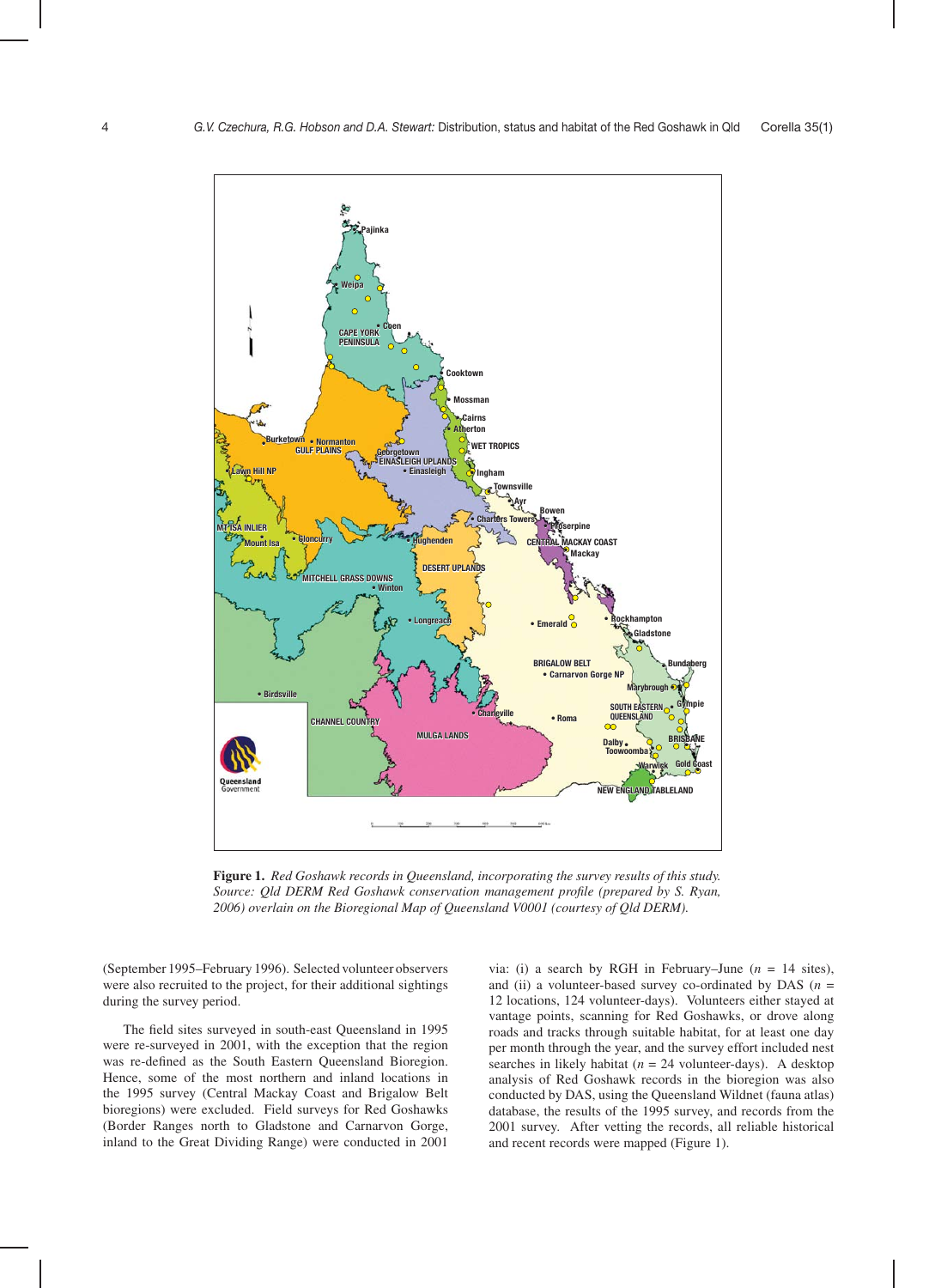Field surveys for Red Goshawks were conducted in northern Queensland (Townsville north almost to Coen and west to Burketown and Lawn Hill National Park) in August– December 1999 by GVC and RGH, and on Cape York Peninsula (Georgetown–Mt Surprise north to Pajinka) in September 2000–January 2001 by GVC. Priority was given to areas where sightings had been reported previously, and where vegetation structure and/or floristics were similar to where the species had been found in southern Queensland in 1995. In 1999, surveys focused on the Einasleigh Uplands Bioregion, owing to the proposed expansion of sugar plantations and land-clearing for grazing, and on coastal parts of the Wet Tropics Bioregion where large areas of forest and woodland still extended onto the coastal lowlands from the ranges. Surveys were guided by reliable sightings from credible observers, existing information and the presence of apparently suitable habitat, and by discussions with local observers (notably J. Young, J. Augusteyn, L. Nielsen and staff of the Queensland Parks and Wildlife Service and the Qld Department of Natural Resources). Based on previous experience and information, areas assigned high priority for survey had extensive open forest and woodland, permanent water and varied topography. Selected sites  $(n = 155$  sites across 23 areas in 1999, 180 across 13 areas in 2000) were then visited for 1–3 days each (unless sightings were made sooner), with observers stationed at observation points.

Surveys did not achieve total coverage of areas investigated, given that these raptors are difficult to locate and that many areas of habitat were inaccessible (terrain, weather conditions and lack of suitable observation points) at the time of the surveys. It is inevitable that pairs were missed. Consequently, upper estimates of the likely total population size for a given region were reached by calculating the number of pairs recorded in the area surveyed and the total area of suitable habitat available. This relation between pairs and habitat was used to calculate the likely number of undetected pairs present in relation to the extent of suitable habitat in unsurveyed parts of each region. Since these surveys, several breeding pairs were reported from unsurveyed areas of suitable habitat (Cape York and north Queensland).

For Red Goshawk sightings, the location was recorded by GPS, and the topography, water conditions, and vegetation types present within approximately one kilometre of the sighting were recorded. Major vegetation types within five kilometres of sightings on Cape York Peninsula were also identified from vegetation maps (Qld Herbarium's Cape York maps: Neldner and Clarkson in prep.). This latter information was primarily used to gauge the distribution of vegetation types beyond the immediate area of the sightings and to indicate vegetation types likely to be of highest value for Red Goshawks. This process was carried out only on Cape York because of the level of vegetation mapping available for that region. During the north Queensland surveys, all the provinces within the Cape York Peninsula Bioregion were surveyed (25 sites in 1999, 180 in 2000). As well, in 1999 surveys were conducted in the Einasleigh Uplands (6 provinces, 39 sites), Wet Tropics (9 provinces, 58 sites), Gulf Plains (7 provinces, 23 sites), and Mt Isa Inlier bioregions (3 provinces, 10 sites) (after Thackway and Creswell 1995; Sattler and Williams 1999) – see Figure 1.

In all field surveys conducted by GVC and RGH, searches for Red Goshawks were undertaken from suitable elevated viewing points, on foot, by driving along road networks, and by a combination of these methods. Observations were made with  $10 \times 40$  or  $10 \times 42$  binoculars, and a  $25 \times$  or a  $20-60 \times$ zoom telescope. At all surveys sites, a record was kept of avian diversity (i.e. potential prey populations) in the form of species lists based on sight records and subjective assessments of abundance and distribution. Habitat classifications followed the structural categories of Specht (1970) and regional ecosystems of Sattler and Williams (1999). As individual Red Goshawks are mobile and wide-ranging (Marchant and Higgins 1993), we consider habitat at the level of vegetation structural type and dominant tree species.

Red Goshawks are difficult to identify, and other reddishbrown raptors (notably the Square-tailed Kite *Lophoictinia isura*, female Swamp Harrier *Circus approximans* and rufous Brown Falcons *Falco berigora*) are often misidentified as Red Goshawks, leading to possible false positive records (e.g. Debus 1998; Czechura and Field 2007). Hence, records from informants and databases were vetted to ensure reliability.

# **RESULTS**

#### *South-east Queensland*

During the first survey in the mid-1990s, Red Goshawks were encountered at 12 localities, and credible reports were received from a further 13 localities. Of these, pairs were recorded at seven, possibly nine, localities during the field survey, and earlier sightings and credible reports added a further three pairs (total 12 pairs). Breeding was not confirmed, but a possible nest (based on the behaviour of the pair) was suspected in remote and inaccessible terrain. Including suspected pairs, there may have been up to 16 pairs detected in the survey region. On the foregoing basis, the population is estimated at somewhere between 10 and 15 pairs. A maximum of 25–30 pairs is indicated in the region surveyed, if the total area of suitable habitat is taken into account.

Red Goshawk records were distributed throughout the region, coastally and inland to the western slopes of the Great Dividing Range. Consistently recorded pairs were associated with permanently watered, rather remote areas of rugged terrain supporting mosaics of tall vegetation, primarily forest (Table 1). All 14 of these pair locations supported at least three different native forest types, and over half of them supported at least four native vegetation types. Nine of these 14 localities supported araucarian notophyll vine forest–araucarian microphyll vine forest (or similar vine scrubs)–open forest mosaics. All locations included riverine habitat, and 10 locations were in dissected terrain. Lowland, temporary freshwater wetlands were used by the Red Goshawks in autumn–winter, around which they appeared to maintain non-breeding home ranges.

Eighty-one regional ecosystems were present across the Red Goshawk localities in the broader south-east Queensland region surveyed in 1995. These were mostly eucalypt-dominated, open forest/woodland types, with common trees being Forest Red Gum *Eucalytptus teretricornis*, ironbarks (notably Narrow-leaved *E. crebra*), bloodwoods *Corymbia* spp. (notably Pink Bloodwood *C. intermedia* and Lemon-scented Gum *C. citriodora*), and Broad-leaved Paperbark *Melaleuca quinquenervia*.

During the second field survey in 2001, Red Goshawks were encountered at four localities, and credible reports were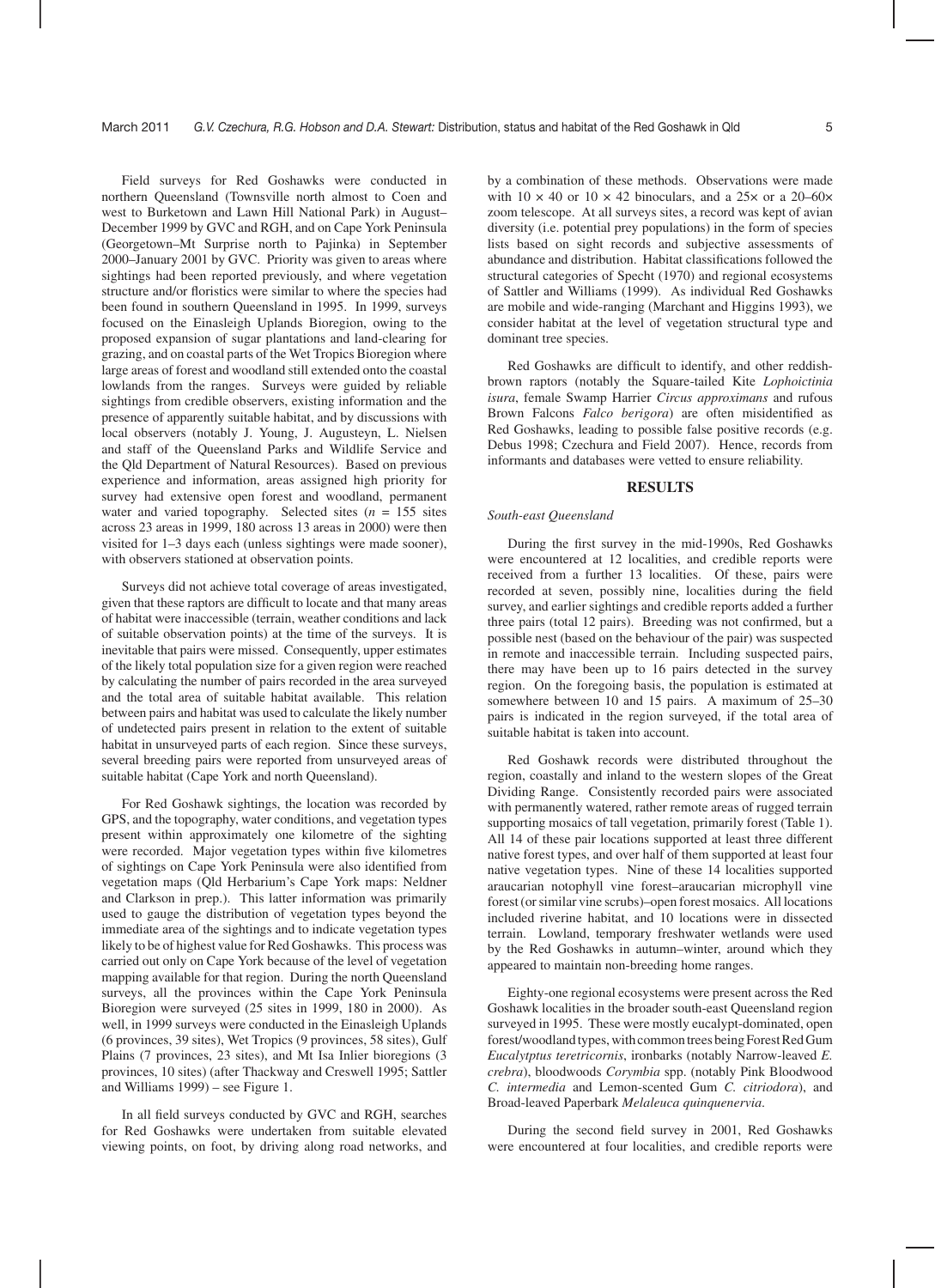# **TABLE 1**

Broad habitat features of significant Red Goshawk localities (n = 14, representing Goshawk pairs) in south-eastern Queensland: number of Goshawk locations at which each habitat type was present. Vegetation classifications follow the structural types of Specht (1970). Vine Forest and Vine Thicket = subtropical/warm temperate and dry rainforest of Young and McDonald (1987), respectively. Plantations (P) of native and exotic softwoods and Farmland (F) were also recognised. Freshwater was classified as Riverine, Lakes or  $Dam(s)$  (= artificial impoundment). Topography = major patterns of relief.

| Habitat type       | $n$ sites | Habitat type       | $n$ sites |
|--------------------|-----------|--------------------|-----------|
| <i>Vegetation:</i> |           | Water:             |           |
| Vine Forest        | 9         | Riverine           | 14        |
| Vine Thicket       | 10        | Lakes              | 1         |
| Tall Open Forest   | 10        | Dam(s)             | 5         |
| Open Forest        | 14        |                    |           |
| Tall Woodland      | 6         | <i>Topography:</i> |           |
| Woodland           | 3         | Dissected terrain  | 10        |
| Tall Shrubland     | 1         | Escarpment(s)      | 7         |
| Closed Heath       | 1         | Gorges             | 9         |
| Plantation         | 1         | Rock outcrops      | 1         |
| Farmland           | 5         | Undulating         | 4         |

received from volunteers for a further five localities. Of these, pairs were recorded at three localities and a pair was previously known from a fourth (where a single bird was seen during the survey). A newly fledged juvenile was observed at one of these localities, and a suspected nest, active in prior years, was reported at another (not the suspected 1995 nest). In 2003, an active nest was found in the south of the region.

Survey effort was not equivalent to that of 1995. However, including the desktop records  $(n = 283$  historical and recent), clusters of records representing 15 or 16 pairs were identified in the South Eastern Queensland Bioregion. This result is similar to the 1995 findings, after excluding the 1995 records from outside the bioregion. Red Goshawks were again found to be distributed sparsely throughout the bioregion.

### *Northern Queensland*

During the survey in 1999, Red Goshawks were encountered at 17 localities, and credible reports were received from a further six localities, across the Wet Tropics, Einasleigh Uplands and lower Cape York Peninsula bioregions. Of these, pairs were recorded at five localities (including one with a fledgling), and suspected at a further three. Three nests (one active) were found (Einasleigh Uplands and Cape York Peninsula bioregions). No confirmed sightings or nests were obtained for the Gulf Plains and Mt Isa Inlier bioregions (though there were several probable sightings), and few sightings were obtained between Mossman and Cooktown. Otherwise, the Goshawk was widespread in the eastern part the survey area, with records extending towards the lower west of Cape York Peninsula.

Red Goshawks were recorded in all nine provinces of the Wet Tropics Bioregion, four of six in the Einasleigh Uplands Bioregion, and two of three sampled on the lower Cape York Peninsula Bioregion. The Goshawks were encountered mainly in areas still supporting extensive uncleared mosaics of native vegetation (especially riparian gallery forest, open forest and woodland), on varied topography (Table 2). Most sightings were made along the escarpments and foothills of coastal and subcoastal ranges. Open forests and woodlands that contained a mix of tall (>20 m) ironbark, other eucalypt and bloodwood species appeared to be favoured; Red Goshawks were not found in extensive areas of closed forest despite several survey sites being located in such vegetation types. They frequented well-watered areas where freshwater streams and wetlands were present.

Sixteen of the 17 locations supported at least three different native forest or woodland types, and over half of them supported at least five native vegetation types. All locations included riverine habitat, and 11 locations were in dissected or rugged terrain (Table 2). Red Goshawks frequented many regional ecosystem types that have been extensively cleared. Seventy-eight regional ecosystems were present across the Red Goshawk localities in north-east Queensland. These were mostly eucalypt-dominated, open forest/woodland types, often multi-species stands with several eucalypts and others (e.g. *Melaleuca*, *Lophostemon*). Common trees there included red gums, ironbarks and a variety of bloodwoods.

The Red Goshawk survey encounter rate suggests that it is an uncommon to rare breeding species mainly in the eastern parts of northern Queensland. On the basis of the survey results, and the total area of suitable habitat (from estimates of vegetation cover by Keto and Scott 1986), the population is estimated to be in the order of 25–30 pairs in the Wet Tropics and Einasleigh Uplands bioregions.

## *Cape York Peninsula*

Red Goshawks were encountered at 20 localities, including nine pairs and three active nests (including the nest observed during the 1999 north Queensland survey). One sighting was made in the Wet Tropics Bioregion, two in the Einasleigh Uplands Bioregion and 17 in the Cape York Peninsula Bioregion. Sightings were made on the coastal plains of both eastern and western sides of the Peninsula, and along escarpments and foothills of ranges. Most records were from central and eastern Cape York Peninsula, an apparent 'core' area, and almost all of these were from two provinces: the Coen-Yambo Inlier and the Laura Lowlands, with one from the Battle Camp Sandstones. However, areas farther north were not adequately surveyed, owing to the early onset of the wet season, but they support apparently suitable habitat (especially the Weipa Plateau). A recent record from suitable habitat near Weipa (F. Mikula pers. comm.) confirms the Goshawk's presence in this province.

Red Goshawks were generally encountered in areas supporting extensive uncleared mosaics of native vegetation, consisting of riparian forest, tall woodland, woodland, open woodland and shrubland (especially vegetation dominated or co-dominated by Darwin Stringybark *Eucalyptus tetrodonta*, Molloy Red Box *E. leptophleba*, bloodwoods *Corymbia* spp.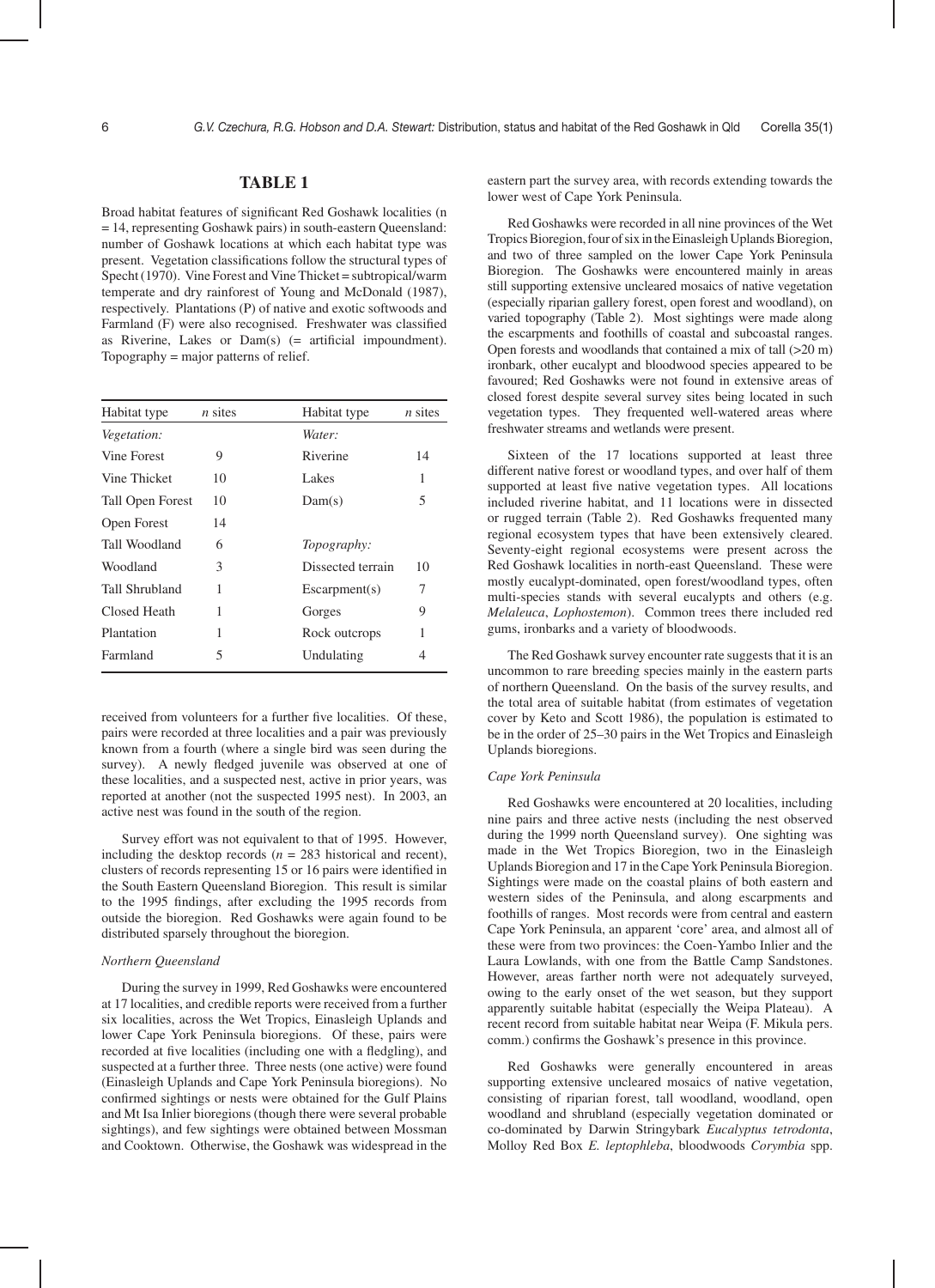# **TABLE 2**

Broad habitat features of Red Goshawk localities in north-eastern Queensland (1999 survey, n  $= 17$ ) and Cape York Peninsula (2000 survey,  $n = 17$ ): number of Goshawk locations at which each habitat type was present. Vegetation classifications follow the structural types of Specht (1970), with the addition of Riparian to indicate local, distinctive vegetation types associated with watercourses and wetlands, and Disturbed to indicate areas cleared for farms, plantations and housing.

| Habitat type             | $n$ sites      |                |                        | $n$ sites      |      |
|--------------------------|----------------|----------------|------------------------|----------------|------|
|                          | 1999           | 2000           | Habitat type           | 1999           | 2000 |
| Vegetation:              |                |                | Water:                 |                |      |
| <b>Closed Forest</b>     | 7              | 5              | Rivers, creeks         | 17             | 17   |
| <b>Low Closed Forest</b> | 2              |                | Lakes                  | 1              | 7    |
| <b>Tall Open Forest</b>  | 3              |                | Swamps, marshes        | 4              | 4    |
| Open Forest              | 8              | 1              |                        |                |      |
| Tall Woodland            | 1              | 7              |                        |                |      |
| Woodland                 | 17             | 17             |                        |                |      |
| Low Woodland             | 9              | 2              | Topography:            |                |      |
| Open Woodland            | $\overline{2}$ | 12             | Mountainous            | $\overline{c}$ |      |
| Low Open Woodland        |                | 13             | Escarpments, foothills | 6              | 5    |
| Shrubland                |                | $\overline{2}$ | Dissected terrain      | 7              | 9    |
| Open Heath               |                | $\overline{2}$ | Undulating             | 12             | 8    |
| <b>Tussock Grassland</b> |                | 5              | Plains                 | 5              | 8    |
| Sedgeland                |                | $\overline{2}$ |                        |                |      |
| Riparian                 | 16             | 7              |                        |                |      |
| Disturbed                | 6              | 3              |                        |                |      |

or paperbarks *Melaleuca* spp.). Nesting habit appeared to be tall woodland dominated by Darwin Stringybark, often with bloodwoods, especially Clarkson's Bloodwood *C. clarksoniana*, Melville Island Bloodwood *C. nesophila* and Hyland's Bloodwood *C. hylandii* var. *peninsularis*. Red Goshawks were recorded in well-watered areas with freshwater streams, lagoons and wetlands. All localities had varied topography; however, relatively more sightings were made in plains country (i.e. coastal plains) than elsewhere in Queensland (cf. Tables 1, 2).

All of the 17 locations supported at least three different native forest or woodland types, and two-thirds of these supported at least five native vegetation types. All locations included riverine habitat, and 10 locations were in dissected terrain (Table 2). Red Goshawks frequented many of the regional ecosystems on Cape York Peninsula ( $n = 45$  types across the Red Goshawk locations): mostly eucalypt-dominated woodland and tall woodland types, sometimes with *Melaleuca*; common trees included Darwin Stringybark and a variety of bloodwoods.

The Red Goshawk survey encounter rate suggests that it is an uncommon to rare species in the region. On the basis of our survey results, and assuming a mean of 20 kilometres between neighbouring pairs in the Coen-Yambo Inlier and Laura Lowlands provinces (using data from Aumann and Baker-Gabb 1991 and Czechura *et al.* 2009), the total breeding population is

provisionally estimated to be in the order of 65–70 pairs on Cape York Peninsula. This estimate was reached by using vegetation maps to identify areas of Cape York Peninsula containing a similar mix and distribution of vegetation types to those found in the immediate area of the known nests (i.e. 1 km radius from nests), and assuming that a similar density of breeding pairs to that observed in the Coen-Yambo Inlier and Laura Lowlands existed in these areas. However, it is likely that this approach has underestimated population size by excluding alternative habitat mixes and breeding densities. For example, inter-nest distances elsewhere in the Tropics have been revised down from approximately 20 kilometres to approximately 10 kilometres, following new data from recent surveys (Baker-Gabb 2005). The Peninsula is clearly a stronghold for this species in eastern Australia.

#### *Population status*

The upper estimates of breeding population size indicated by this survey, 10–30 pairs in South Eastern Queensland Bioregion, 25–30 pairs in the Wet Tropics and Einasleigh Uplands bioregions, 65–70 pairs on Cape York Peninsula Bioregion and possibly five pairs in the Mt Isa Inlier Bioregion, suggest that up to 135–140 breeding pairs remain in Queensland. This estimate is lower than a probably conservative estimate of 180 breeding pairs historically in Queensland (Aumann and Baker-Gabb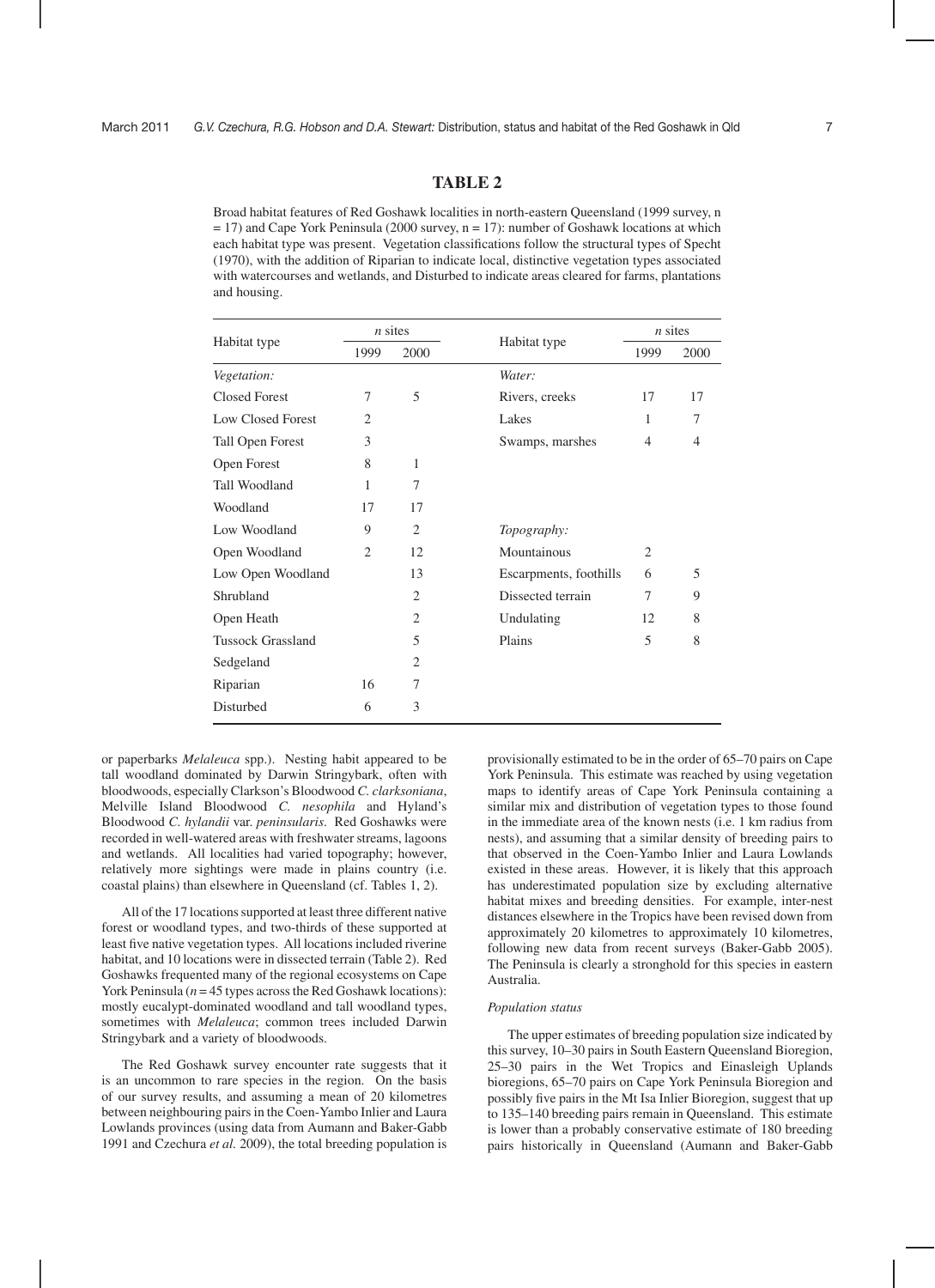1991). Comparison of these figures suggests that a population decline (>20%) is likely to have occurred in recent times. The extent of this apparent decline cannot be fully assessed, because parts of the Red Goshawk's historical range (i.e. Central Mackay Coast hinterland, Brigalow Belt including the Great Dividing Range and associated spur ranges, and most of the Gulf Plains) have yet to be fully surveyed.

# **DISCUSSION**

### *South-east Queensland*

The field surveys and credible records indicate that the Red Goshawk is still broadly distributed across southern Queensland, including in many areas where it has been recorded since the 1950s (cf. Debus and Czechura 1988; Debus *et al.* 1993a, b). However, its population density appears to be lower than in northern Australia, with pairs more scattered: a situation probably attributable to extensive past and continuing habitat fragmentation in southern Queensland. The Red Goshawk's past, and perhaps even current, distribution appears to be somewhat broader than predicted by BIOCLIM analysis (cf. Aumann and Baker-Gabb 1991). That is, it may extend farther inland to the western slopes of the Great Divide, at least in the north of the region (cf. Debus and Czechura 1988; Debus *et al.* 1993; this study). There is insufficient information to assess the extent of the Red Goshawk's population decline in the region, but it was clearly once more abundant around Brisbane and the coastal lowlands than it is now (cf. Debus *et al.* 1993a, b). The few remaining pairs on the coast are in large reserves protected from extensive clearing.

The four known breeding sites of the Red Goshawk in the region are widely dispersed, in the Border Ranges, Lockyer Valley, Conondale Range/Mary Valley (Favaloro 1981) and Great Sandy coast. Thus, breeding still occurs, if sparsely, in the bioregion south to the New South Wales border.

#### *Northern Queensland*

The Red Goshawk's distribution, population status and habitat in northern Queensland, as inferred from this study, are in general agreement with previous interpretations (Debus and Czechura 1988; Aumann and Baker-Gabb 1991; Debus *et al.* 1993a, b; Marchant and Higgins 1993). If the Red Goshawk occurs as a resident breeder in the Mt Isa Inlier and Gulf Plains bioregions, it is less abundant there than in the eastern bioregions (Wet Tropics, Einasleigh Uplands and Cape York Peninsula). These results suggest: (i) a possible break in distribution around the Gulf of Carpentaria (with perhaps mainly dispersing Goshawks occurring there); (ii) the species is rare and localised in the Mt Isa Inlier; and (iii) an apparent break in distribution along the Wet Tropics coast, possibly related to habitat clearance (cf. Cogger *et al.* 2003), and (iv) may reflect very low sampling effort in the Gulf Plains (no systematic fauna surveys conducted in a bioregion that is largely inaccessible, especially during the wet season).

The Red Goshawk's distribution in northern Queensland agrees with BIOCLIM analysis (cf. Aumann and Baker-Gabb 1991). However, the species is likely to have suffered a range contraction in north-east Queensland, especially along the highly settled parts of the coast. Extensive deforestation (forest, woodland and riparian forest) along coastal eastern Australia has been identified as a major cause for the decline of Red Goshawks (Marchant and Higgins 1993). The impact of farming and urbanisation on coastal habitats can be seen in the high percentage of endangered regional ecosystems identified throughout coastal eastern Queensland (Sattler and Williams 1999; cf. Cogger *et al.* 2003). Other factors likely to contribute to the scarcity of Red Goshawks in coastal areas include uncontrolled pre-wet season burning of remaining open forests and woodlands and declines in larger prey species.

### *Cape York Peninsula*

Red Goshawks were recorded over much the same area as in the past (cf. Debus and Czechura 1988; Debus *et al.* 1993a, b; Marchant and Higgins 1993). This pattern broadly agrees with BIOCLIM analysis (cf. Aumann and Baker-Gabb 1991), although breeding was recorded or indicated (by the aerial displays of pairs) in our surveys in several half-degree grids flagged as 'less suitable' by BIOCLIM. Together with our survey results elsewhere in Queensland, this outcome suggests that the BIOCLIM model is either too conservative or too coarse (e.g. unable to identify localised pockets of prime breeding habitat).

Red Goshawks were recorded frequently in the eastern coastal lowlands of the Peninsula, more so than for areas farther south. The high incidence of records in eastern and central Cape York Peninsula, and relatively high breeding density, suggest that habitat quality is high in these areas.

The pattern of historical and recent records suggests that the Red Goshawk population on Cape York Peninsula is stable. In addition, our surveys found Red Goshawks in areas where they had not been recorded previously. None of the regional ecosystems occupied by Red Goshawks in the bioregion is currently at risk, which contrasts with the rest of their Queensland range (cf. Sattler and Williams 1999). However, current fire regimes may change this situation by encouraging invasion of open wooded habitats of the Red Goshawk, and other endangered species such as the Golden-shouldered Parrot *Psephotus chrysopterygius*, by dense woody shrubs (Olsen and Weston 2005; Crowley *et al.* 2009). Following recent vegetation assessments in the Tropics, this 'thickening' of Red Goshawk habitat, owing to the combined impacts of changed fire regimes and grazing, may be a very widespread and important threat that has hitherto not been adequately highlighted by previous work (D. Baker-Gabb pers. comm.).

### *Habitat*

Red Goshawks appear to use areas of varied vegetation for both hunting and breeding sites. Mosaics of different vegetation types, near permanent freshwater, are likely to support a diversity of potential prey species throughout the year, e.g. nectarfeeding, frugivorous or seed-eating birds in various seasons according to flowering and fruiting cycles, and waterbirds in other seasons (although there are only occasional records of waterbirds as prey). Lowland, freshwater wetlands appear to be important foraging habitat in autumn–winter, at least in southeast Queensland (see also Hobson 1992).

Open forest and woodland are suited to the search and attack techniques of this long-winged hawk (Aumann and Baker-Gabb 1991; Marchant and Higgins 1993), and ecotones are likely to be profitable areas for prey that can be ambushed or pursued and captured in adjacent open forest or woodland (cf. Czechura *et al.* 2009). Hence, the threat from habitat 'thickening', as highlighted by D. Baker-Gabb (pers. comm.). Tall trees, with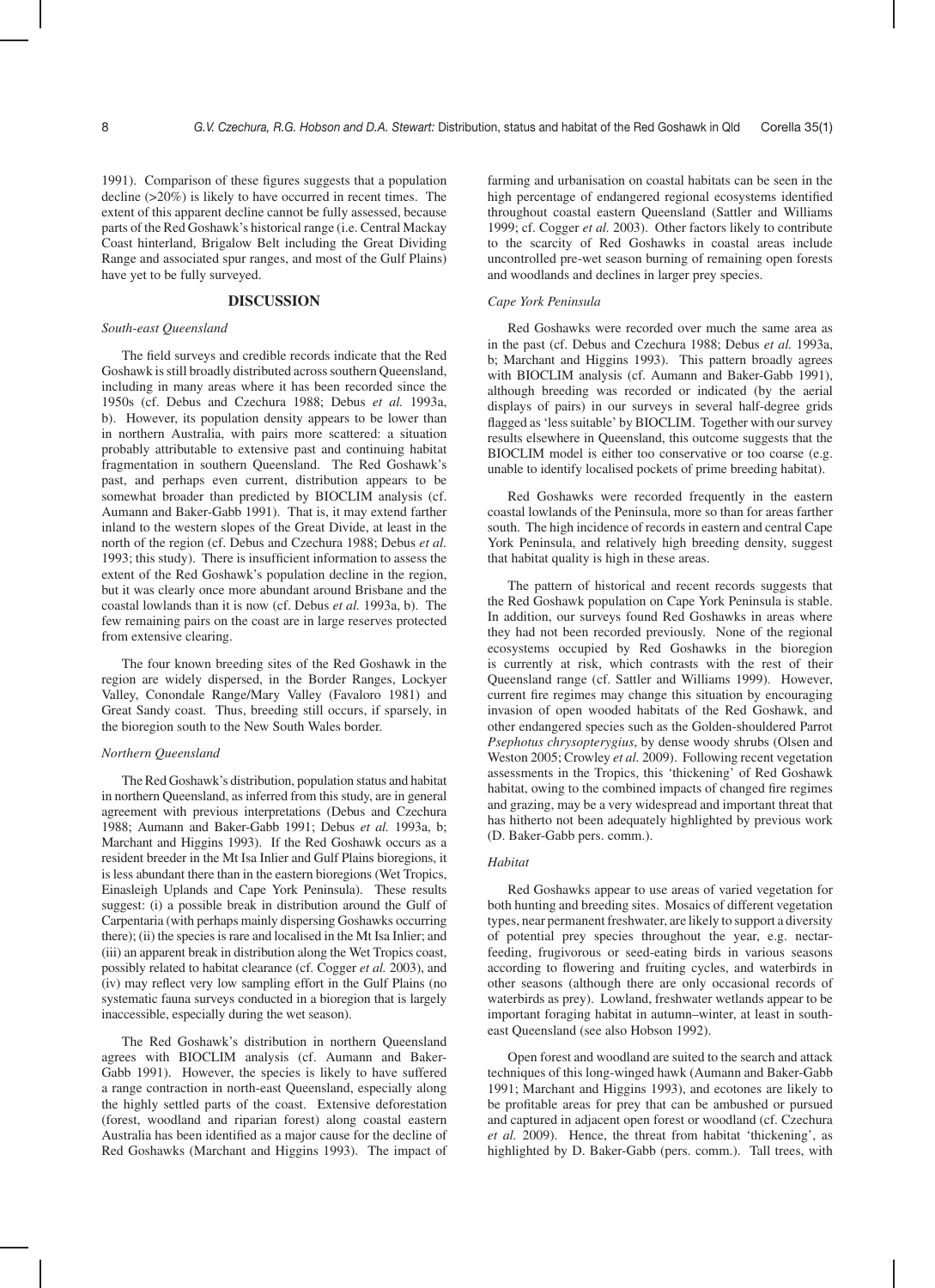an open growth form (*sensu* Brooker and Kleinig 1996), in open forest, woodland and riparian forest, provide the Red Goshawk with its preferred high ( $>20$  m) nest sites in emergent trees, with easy access and space for the male to manoeuvre large sticks into the nest (Aumann and Baker-Gabb 1991; Czechura *et al.* 2009). The taller forms of open forest and woodland, riparian or within one kilometre of water, support suitable breeding habitat: notably those types dominated by Darwin Stringybark, ironbarks and other eucalypts, various bloodwoods, and Weeping Paperbark *Melaleuca leucadendra*. Nests are also within 1–2 kilometres of paperbark woodland and riparian foraging habitat.

Too few nests were found to test the predictive models of Ward (2000) and Stewart (2006) for South Eastern Oueensland, and indeed Stewart (2006) observed no Red Goshawks during an attempt to ground-truth the model at seven sites in the bioregion in May 2006. A more productive approach might be to use GIS to compare habitat components at a landscape scale (e.g. forest or woodland type and cover, distance to permanent freshwater, ruggedness index), in radii around the Red Goshawk sightings and nests in this study, with those around a random sample of points within their Queensland range.

#### *Threats*

Threats or potential threats to Red Goshawks and their habitats, identified during these surveys, included habitat destruction (clearing of open forests and woodlands); logging of potential nesting habitat (especially of tall trees with an open limb and canopy structure near permanent streams); loss or degradation of freshwater wetlands that may reduce prey abundance during winter; fire (pre-wet season burning); effects of grazing by livestock and feral herbivores on ground-feeding prey species (pigeons) in open forest in the South Eastern Queensland Bioregion; decline of open-country and woodland prey species, particularly in the tropical savanna woodlands (Franklin 1999, 2000; Franklin *et al.* 2005); and human disturbance (including birdwatchers and egg collectors).

In eastern Queensland, clearing has targeted the regional ecosystems frequented by the Red Goshawk, to the extent that one-third to nearly half of these ecosystems are *of concern* or *endangered* (Sattler and Williams 1999). Logging of 'overmature' nest-tree species along permanent streams may reduce nest-site availability or quality (e.g. height, canopy density), and thus lead to lower breeding productivity through nestling mortality. 'Cash sale' logging on private and leasehold land was evident during the north Queensland survey, and selective logging occurred near one of the Cape York lowland nests. Natural freshwater wetlands are subject to drainage, salination, siltation, eutrophication and pollution. Uncontrolled, hot, late dry-season fires in the Tropics threaten Red Goshawk nest trees and nestlings (Aumann and Baker-Gabb 1991), and prolonged smoky fires around the Red Goshawk's nest trees may be a problem. During our Cape York survey, one nest tree (with an active nest) was saved from catching fire only by direct intervention (J. Young pers. comm.). The prevailing fire regime also potentially degrades foraging habitat and reduces prey availability (see Olsen and Weston 2005). Red Goshawks and their nests are subject to intrusion by birdwatchers seeking a rarity, with the potential for nests to be betrayed to would-be egg collectors by the broadcast of nest locations (precise GPS coordinates) over the Internet (e.g. on the Birding-Aus chatline: see Moorhead 2005 and editor's comment). However, some nests well known to ecotourism operators are effectively under surveillance, thus deterring collectors.

# **CONCLUSIONS AND RECOMMENDATIONS**

Red Goshawks occur at low densities across eastern Queensland, to the western slopes of the Great Dividing Range. Habitat types utilised by Red Goshawks are currently considered secure on Cape York Peninsula, but much less so in south-east Queensland and north-east Queensland. Most Red Goshawk pairs were found in the existing State Forest/ National Park reserve system, although it should be noted that extensive clearing was still occurring in the vicinity of most of the significant Red Goshawk sites identified in this study (e.g. Cogger *et al.* 2003), i.e. those areas occupied by resident breeding (or probably breeding) pairs.

The presence of Red Goshawks in areas of high biodiversity suggests that it should be regarded as a potential 'flagship' species indicating the broad biological significance of a given area (further explored by Czechura in prep.). Its present association, in southern and north-eastern Queensland, with rugged terrain may be an artifact of past patterns of habitat clearance, an interpretation supported by the pattern of early records (e.g. Debus *et al.* 1993a, b). Concomitantly, the Red Goshawk's estimated total State population ( $\leq$ 140 pairs) appears to be at least 20 percent lower than a conservative historical estimate of 180 pairs.

The Red Goshawk is the subject of several recovery plans and outlines that set out research and management actions for the species (e.g. Garnett and Crowley 2000; Baker-Gabb 2005). Our survey results suggest the following recommendations for further investigation and management in the context of these plans:

- Research on the Red Goshawk's ecology and movements (e.g. by radiotelemetry) in Queensland, as previously conducted in northern Australia (cf. Aumann and Baker-Gabb 1991), including territory dynamics and relationship with seasonal influences and prey populations.
- Investigation of population density and status (e.g. population viability analysis).
- Further surveys in south-east Queensland (e.g. Border Ranges, Main Range, eastern escarpment of the Great Divide; Carnarvon Gorge–Chesterton Range), northern Queensland (Mt Isa Inlier, Gulf Plains, Wet Tropics) and Cape York Peninsula (Coen-Yambo Inlier, Laura Lowlands, Weipa Plateau, Jardine River, Bamaga), to obtain a better estimate of population size and breeding status.
- Resurvey the Goshawk population in the South Eastern Queensland Bioregion after 10 years (i.e. in 2011).
- Conservation and management studies, including investigation and monitoring of hydrological changes in known wintering areas, and monitoring of pesticides in other raptors in intensive agricultural areas near Red Goshawk habitat.
- Adequate pre-logging nest searches in State Forests, similar reserves and leasehold lands that potentially support Red Goshawk breeding pairs, to exclude nesting habitat from logging (alternatively, predicted areas of prime nesting habitat, as identified by survey data and desktop analyses, could be applied).